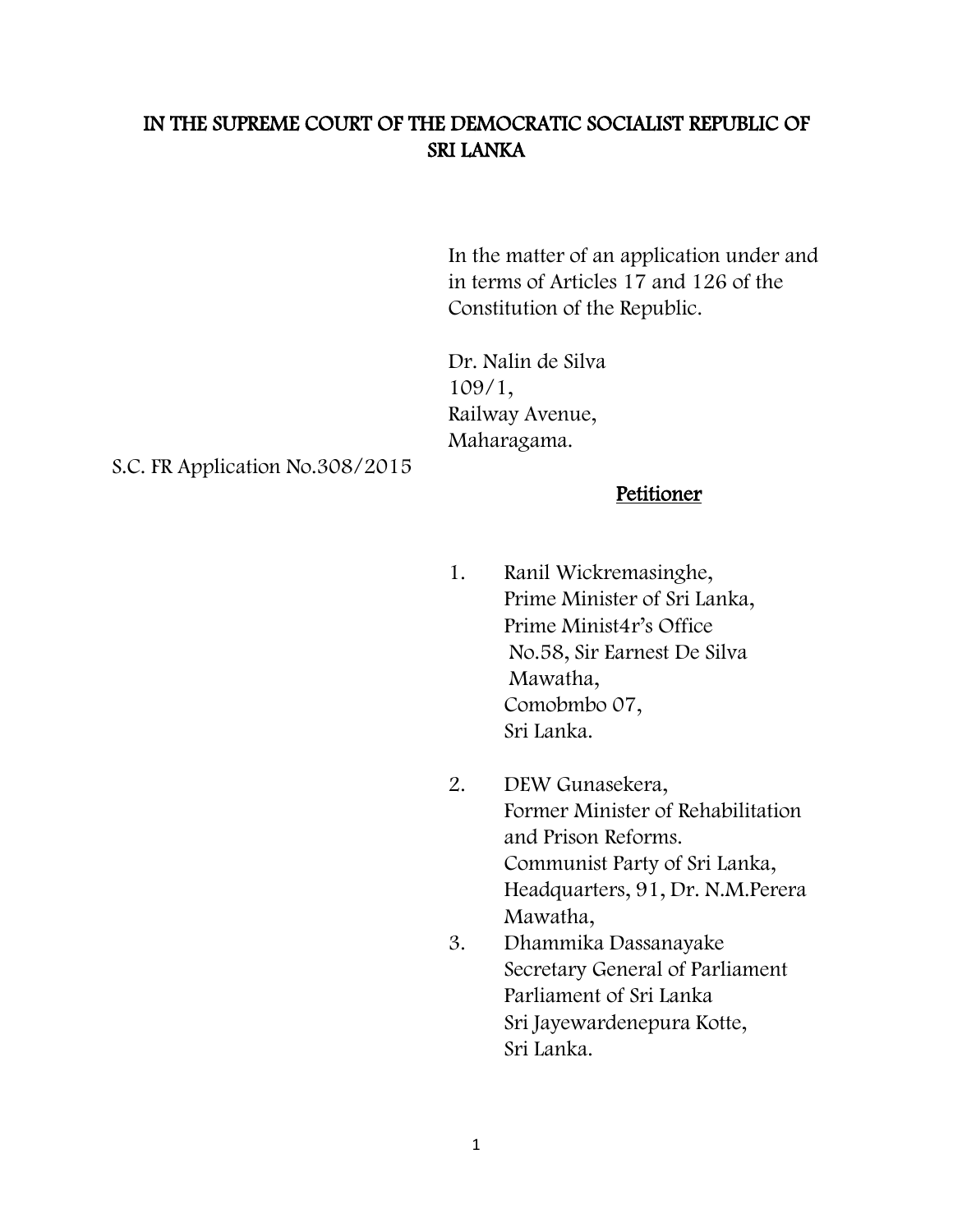- 4. P.B.Abeykoon Secretary to the President, Presidential Secretariat Galle Face Colombo 01.
- 5. Sujeeva Senasinghe Former Member of Parliament Deputy Minister of Justice, Ministry of Justice – Sri Lanka Superior Courts Complex Colombo 12.
- 6. Arjuna Mahendran, Governor Central Bank of Sri Lanka P.O.Box 590, Janadhipathi Mawatha Colombo o 1.
- 7. Perpetual Treasuries Ltd., 10, Alfred House Garden s, Colombo3 .
- 8. Chamal Rajapaksa, (former) Speaker, Parliament of Sri Lanka, c/o Secretary General of Parliament of Sri Lanka Sri Jayewardenepura Kotte, Sri Lanka.
- 9. The Attorney General, Attorney General's Department, Colombo 12.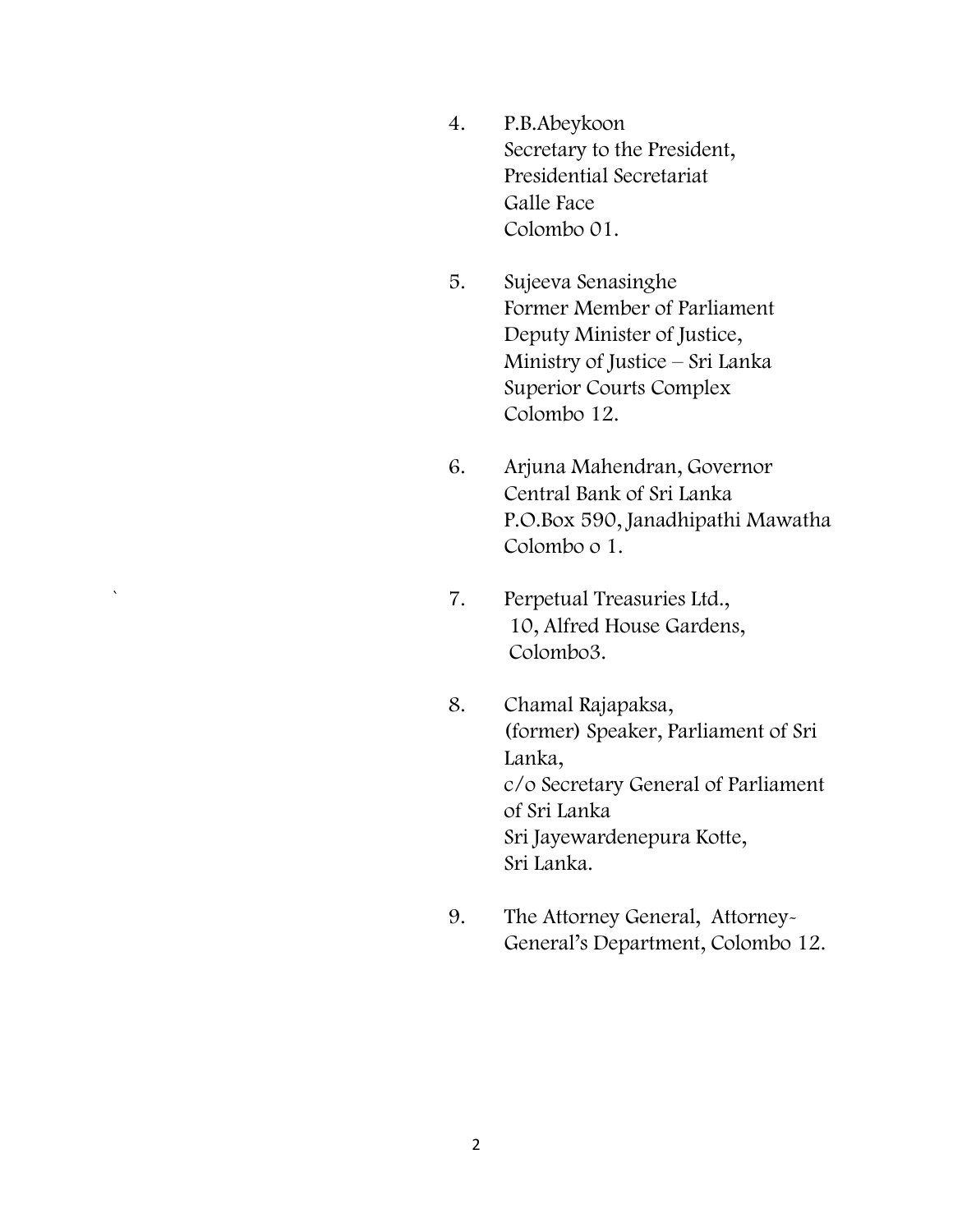## BEFORE: WANASUNDERA, P.C. J. ALUWIHARE, P.C. J. SISIRA J. DE. ABREW, J.

COUNSEL: Rajpal Abeynayake for the Petitioner. K.Kanag-Iswaran, PC with Suren Fernando instructed by G.G.Arulpragasam for the 1st Respondent. Farnas Cassim with Janaka Basuriya instructed by Lanka Dharmasiri for the 5th Respondent. Dr. Harsha Cabral, PC with Buddika Illangatillake and Sasheen Arsakularatne instructed by Julius and Creasy for the 6<sup>th</sup> Respondent. S.A.Parthalingam, PC with Niranjan Arulpragasam for the 7<sup>th</sup> Respondent. Milinda Gunatillake, DSG with Dr. Avanti Perera, SSC for the 3rd, 4th and 9th Respondents.

- ARGUED ON: 05.08.2015 and 02.02.2016
- DECIDED ON: 22.02.2017

WRITTEN SUBMISSIONS ON: 10.08.2015 (By the 6th Respondent) 11.08.2015 (By the 1st Respondent) 11.08.2015 (By the 7th Respondent) 11.08.2015 (By the 4th and 9th Respondents) 13.08.2015 (By the Petitioner)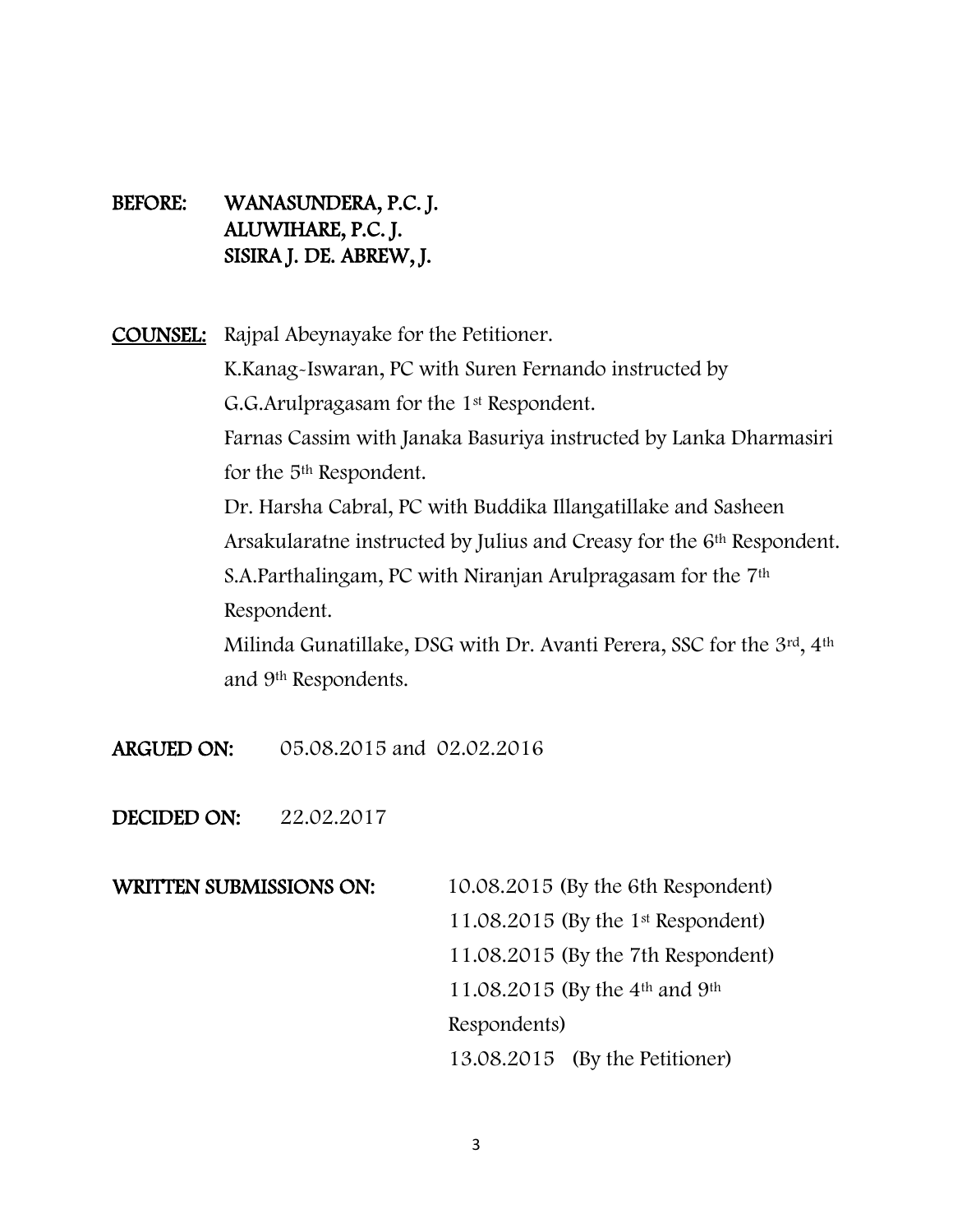#### ALUWIHARE, PC. J

When this matter was taken up for support, the learned President's Counsel for the 1st Respondent raised the following Preliminary objections as to the maintainability of this application.

- (a) The Petitioner does not disclose a violation of any right guaranteed under article14(A) of the Constitution.
- (b) The Petitioner does not disclose a violation of any right guaranteed under Article 12(1) of the Constitution
- (c) The relief sought should not be granted in view of the provisions of the Parliament (Powers and Privileges) Act.

Background to the instant application:

The Petitioner had averred, that the Central Bank of Sri Lanka (hereinafter referred to as the CBSL) held an auction for Treasury Bonds on the 27<sup>th</sup> February,2015 and the Petitioner had come to know through the media that irregularities had taken place with regard to the issuance of the Treasury Bonds at the auction referred to and alleges that these irregularities had resulted in a considerable loss to the Government of Sri Lanka. Petitioner had stated that a Consultative Committee (COPE) consisting of five members of Parliament headed by Mr. D.E.W.Gunasekera probed into the said issue of Treasury Bonds.

The gravamen of the Petitioner appears to be the non-release of the interim report of the said Committee, referred to above.

Among other reliefs, the Petitioner had sought a directive by way of interim relief from this court, on the Chairman of COPE or the former Speaker of the Parliament or the Secretary General of Parliament to release the COPE interim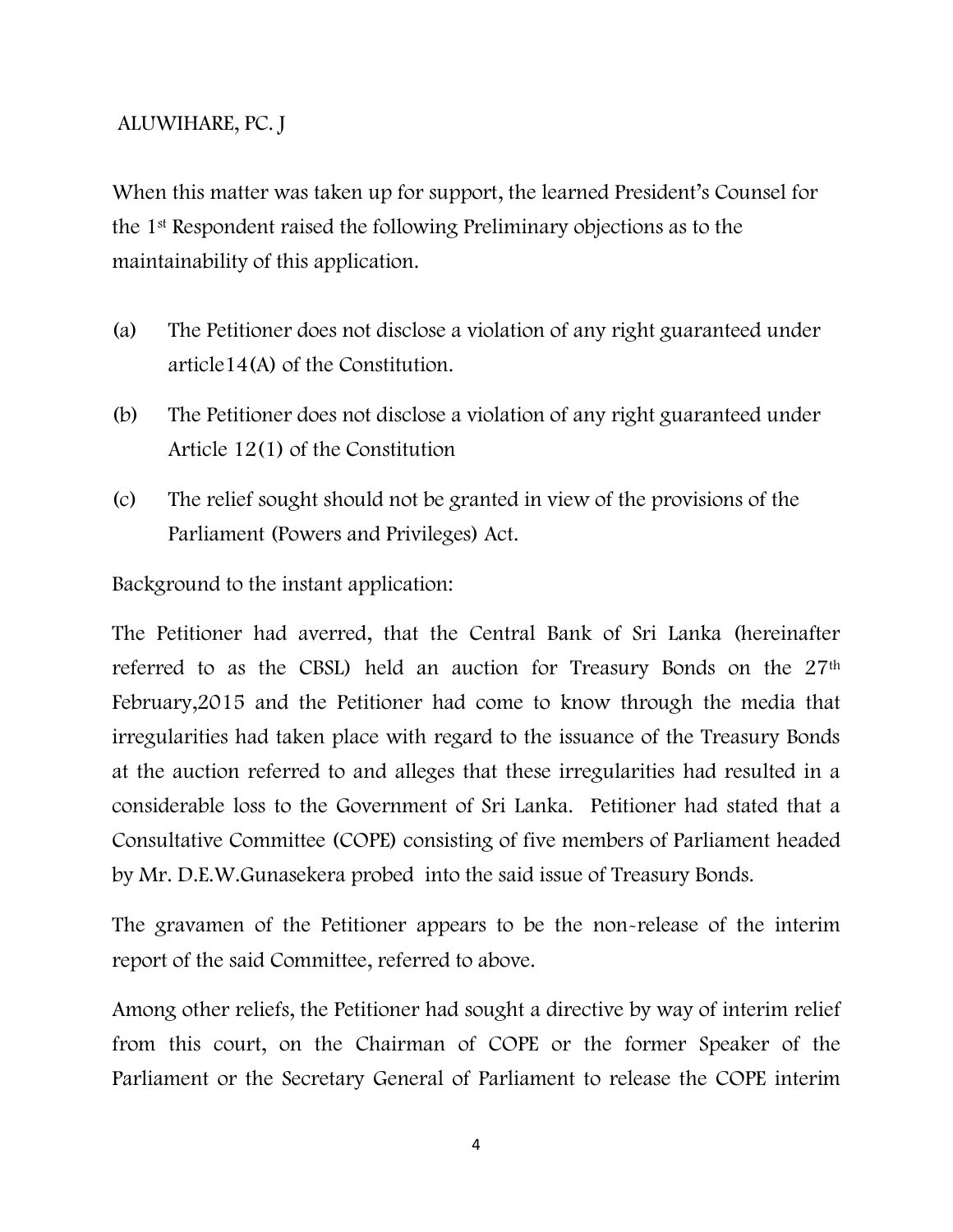report and had also sought a declaration, that the fundamental rights of the, Petitioner, guaranteed under Article 12(1) and 14(A) had been infringed.

I shall now consider the Preliminary objections raised in the sequence, they are enumerated.

It was the contention of the learned President's Counsel for the 1st Respondent that the Petitioner had not disclosed a violation under article 14A of the Constitution. The learned President's Counsel contended that under Article 14A, a citizen's right, to access information is restricted in that, such access must be provided for by law and it is further restricted to those institutions specified in the same Article.

For ease of reference, Article 14A of the Constitution is reproduced below:

- (l) Every citizen shall have the right of access to any information as provided for by law, being information that is required for the exercise or protection of a citizen's right held by:
	- (a) the State, a Ministry or any Government Department or any statutory body established or created by or under any law;
	- (b) any Ministry of a Minister of the Board of Ministers of a Province or any Department or any statutory body established or created by a statute of a Provincial Council;
	- (c) any local authority; and
	- (d) any other person, who is in possession of such information relating to any institution referred to in sub-paragraphs (a) (b) or (c) of this paragraph.
- (2) No restrictions shall be placed on the right declared and recognised by this Article, other than such restrictions prescribed by law as are necessary in a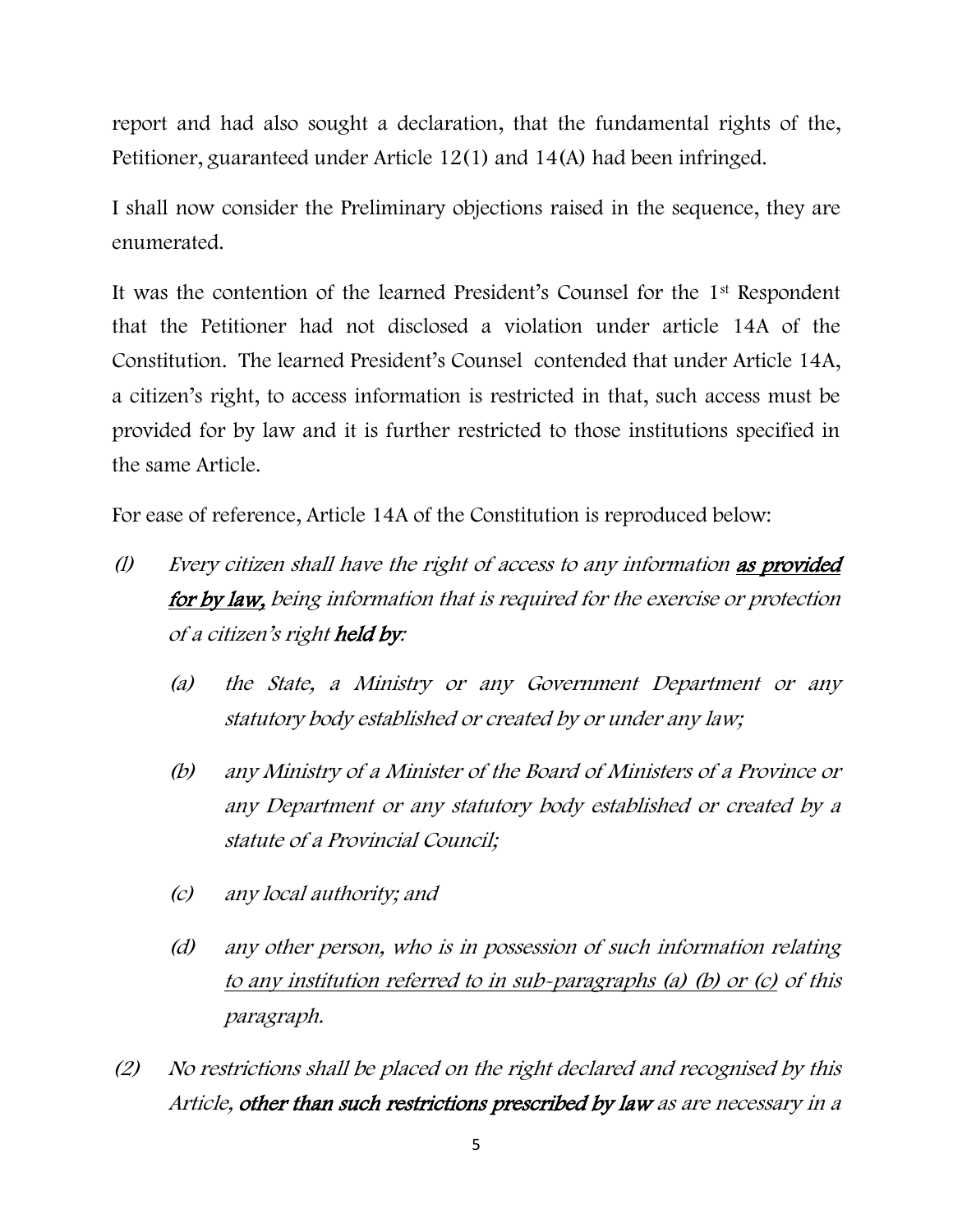democratic society, in the interests of national security, territorial integrity or public safety, for the prevention of disorder or crime, for the protection of health or morals and of the reputation or the rights of others, privacy, prevention of contempt of court, protection of parliamentary privilege, for preventing the disclosure of information communicated in confidence, or for maintaining the authority and impartiality of the judiciary.

(3) In this Article, "citizen" includes a body whether incorporated or unincorporated, if not less than three-fourths of the members of such body are citizens." (emphasis added)

When one considers the information to which the Petitioner is seeking access, the COPE report is not held by any of the entities referred to in the Article and it has to be concluded that any information held by the Parliament falls outside the pale of Article 14A of the Constitution.

On the other hand the Petitioner had neither relied on nor referred to, any provision of the law in terms of which, such information becomes accessible.

The learned Deputy Solicitor General whilst concurring with the submissions made on behalf of the 1st Respondent, submitted that in terms of Article 14A, there has to be an enabling law under which the access to information is provided for. He further contended that, other than the reference to the case law referred to in paragraph 17 of the Petition and which is also referred to in the document marked and produced as P10, the Petitioner has not referred to any positive law under which, the Petitioner becomes entitled to the information sought.

The counsel for the Petitioner argued that the courts in Sri Lanka had recognized by implication that there is a right to information and referred to the case of Environmental Foundation v. UDA 2009 1SLR 123.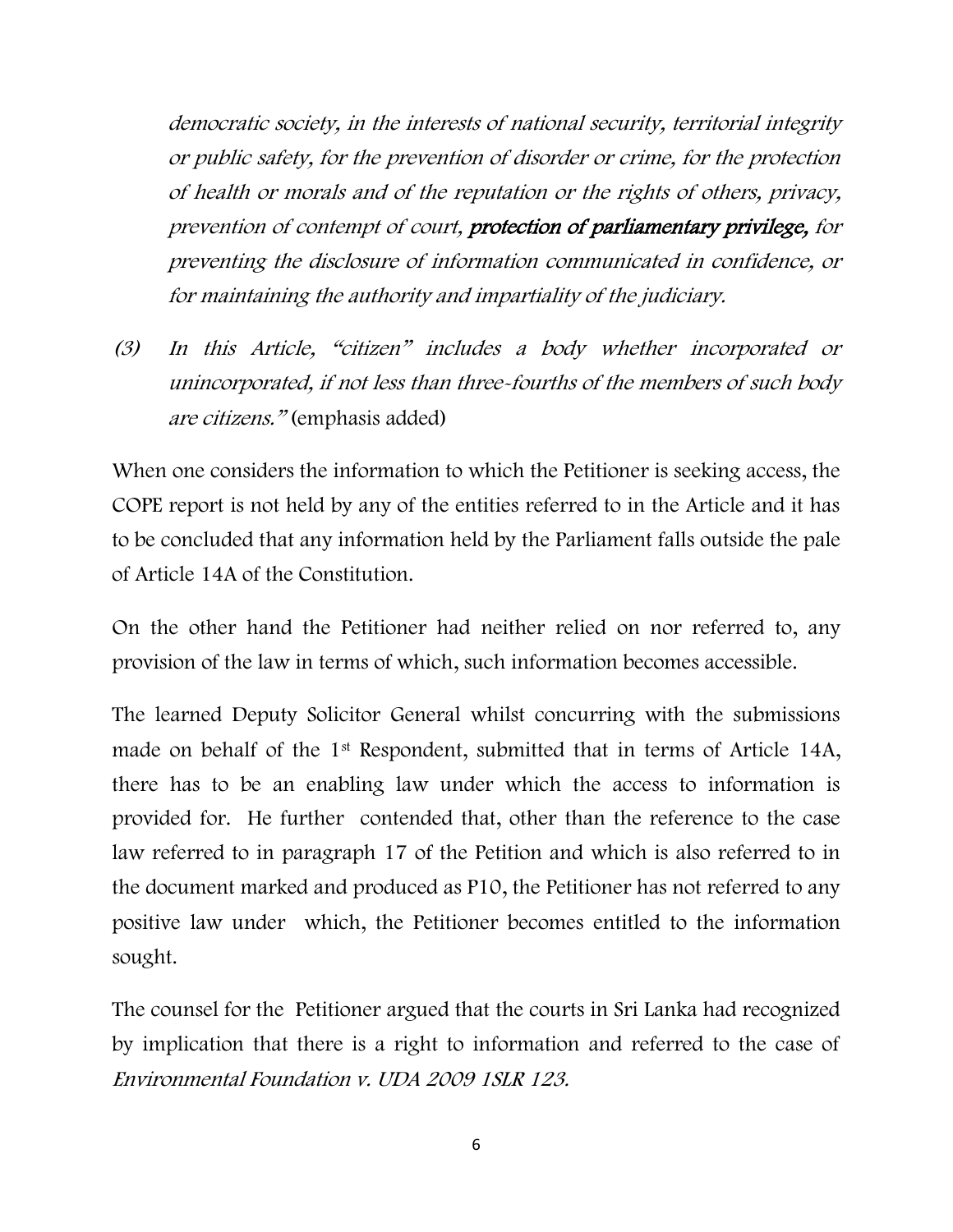It was held in the said case that "Although the right to information is not specifically guaranteed under the Constitution as a fundamental right, the freedom of speech and expression including publication guaranteed under Article 14(1)(a), to be meaningful and effective should carry within its scope an implicit right of a person to secure relevant information from a public authority in respect of a matter that should be in the public domain ……"

With the enactment of Article 14A, however explicit constitutional guarantee is now bestowed on the citizen. The said constitutional guarantee which were hitherto implicit now operates as an explicit right within the parameters of Article 14A. I see no conflict between the *ratio decidendi* in the case referred to above and the new Article 14A which was introduced by the 19th Amendment to the Constitution.

What is significant to note is that, what the Supreme Court recognised, in the case referred to , is the right of a person to secure information from a public authority in respect of a matter that is within public domain.

Article 14A has now specified the public authorities from which information can be secured. In the present application the Petition seeks to secure information from the Parliament, more specifically Parliamentary Committee on Public Enterprises (COPE).

Article 14A has left out the Parliament from the list of specified institutions, understandably so in view of Article 4C of the Constitution. Article 4(C) specifically ousts the exercise of judicial power, in regards to matters relating to the privileges, immunities and powers of Parliament.

Furthermore nowhere in the body of the Petition, had the Petitioner averred to an infringement of Article 12(1) of the Constitution, although the Petitioner had prayed for a declaration of an infringement of Article 12(1)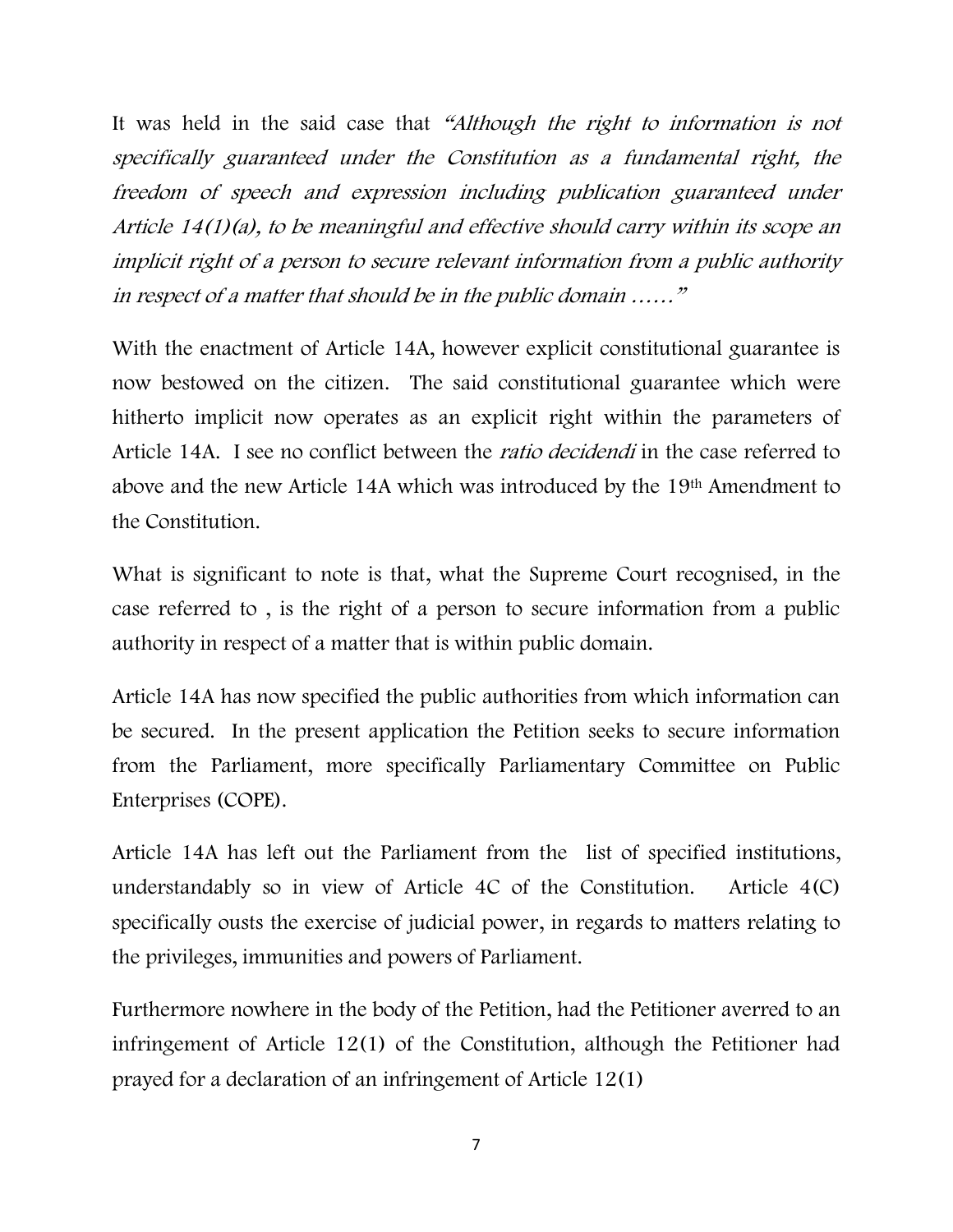For the reasons stated above, I uphold the objections (a) and (b) that have been raised on behalf of the 1st Respondent.

The final objection raised on behalf of the 1<sup>st</sup> Respondent was, that the relief sought by the Petitioner cannot be granted in view of the provisions of the Parliament (Powers and Privileges) Act (hereinafter also referred to as the "Act").

From the averments contained in paragraph 34 of the Petition, it appears that, the information he is seeking access to; the COPE interim report, is yet to be reported to the Parliament nor has it been placed before the Parliament. In this context, it would be relevant to consider the provisions of the Act, in deciding as to whether the Petitioner would be entitled to the impugned information.

Section 17 of the Act stipulates that:

No member or officer of Parliament and no shorthand Writer employed to take minutes of evidence before the House or any committee shall give evidence elsewhere in respect of the contents of such evidence or of the contents of any manuscript or document laid before Parliament or any committee or in respect of any proceedings or examination had at the Bar or before any committee of Parliament without the special leave of Parliament first had and obtained.

Section 22 of the Act states that :

- ( $\theta$ ) Each of the acts and omissions specified in the Schedule to this Act is hereby declared to be a breach of the privileges of parliament.
- (2) Every breach of the privileges of parliament which is specified in the Schedule to this Act (whether in part A or Part B thereof) shall be an offence under this Part punishable by the Supreme Court under the Provisions hereinafter contained in that behalf.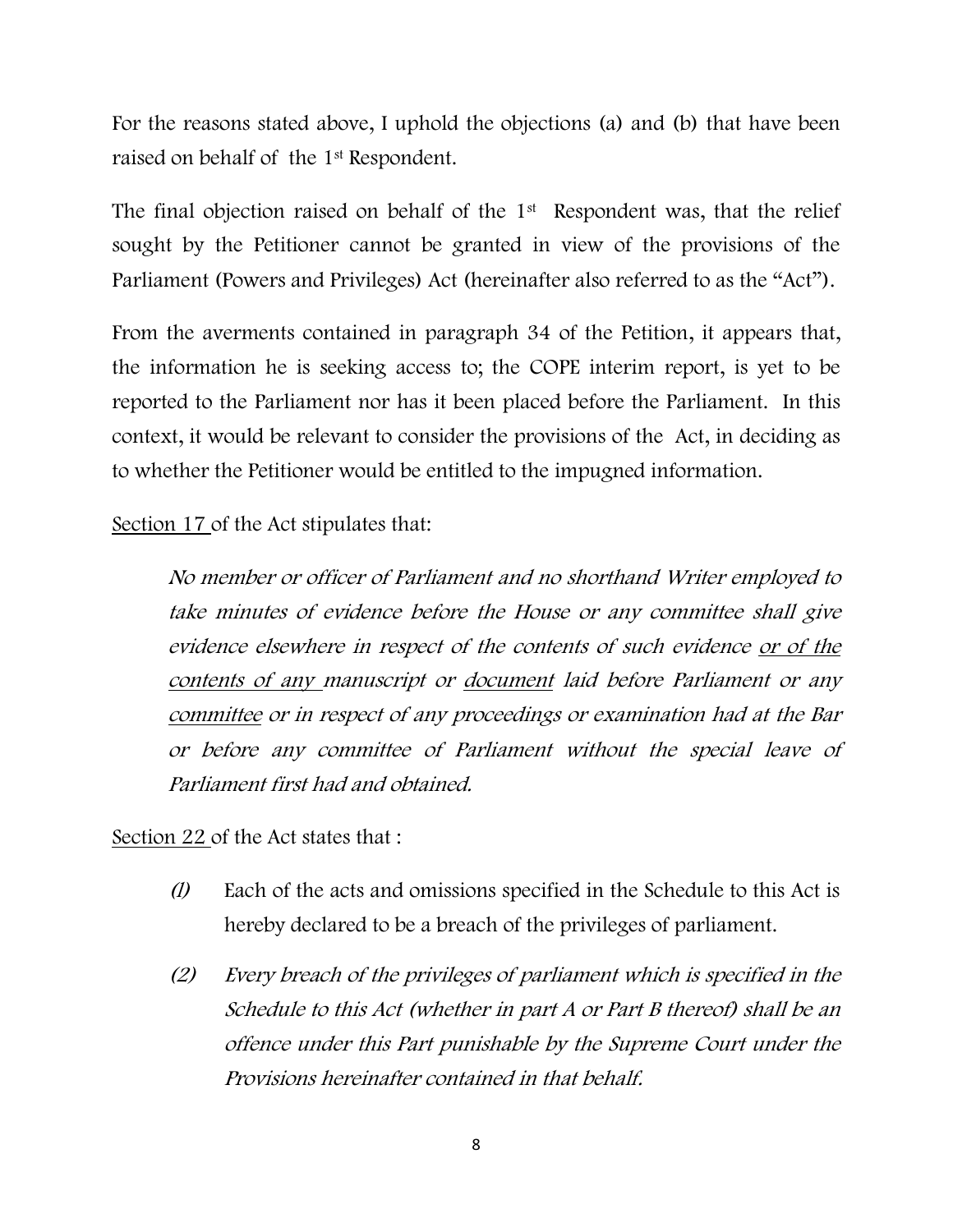(3) Every breach of the privileges of Parliament which is specified in Part B of the Schedule to this Act and which is committed in respect of, or in relation to, Parliament shall be an offence under this part punishable by Parliament under the provisions contained in that behalf.

Under Part B of the Act, the publication of any proceedings in committee of Parliament, before they are reported to Parliament, is an offence punishable by Parliament or the Supreme Court.

Thus any disclosure or publication of the interim report of the Committee on Public Enterprises (COPE) of the Parliament would be violative of the aforesaid provision, as the Committee had not placed the report before the Parliament.

The learned Deputy Solicitor General on behalf of the  $3^{rd}$ , 4<sup>th</sup> and the 9<sup>th</sup> Respondents, whilst concurring with the submissions of the learned President's Counsel for the 1st Respondent , contended that the Petitioner had not complied with Rule  $44(1)(a)$  of the Supreme Court Rules and the application ought to be dismissed *in limine* for that reason.

It was the position of the learned Deputy Solicitor General that to successfully invoke the fundamental rights jurisdiction of this court, one must necessarily satisfy court that the alleged fundamental right exist and that the right has been violated or there is an imminent infringement of that right, by an executive or administrative act. The learned Deputy Solicitor General submitted that acts of COPE do not fall within the purview of executive or administrative acts as it is a body which is part of the legislature and therefore vested with legislative functions.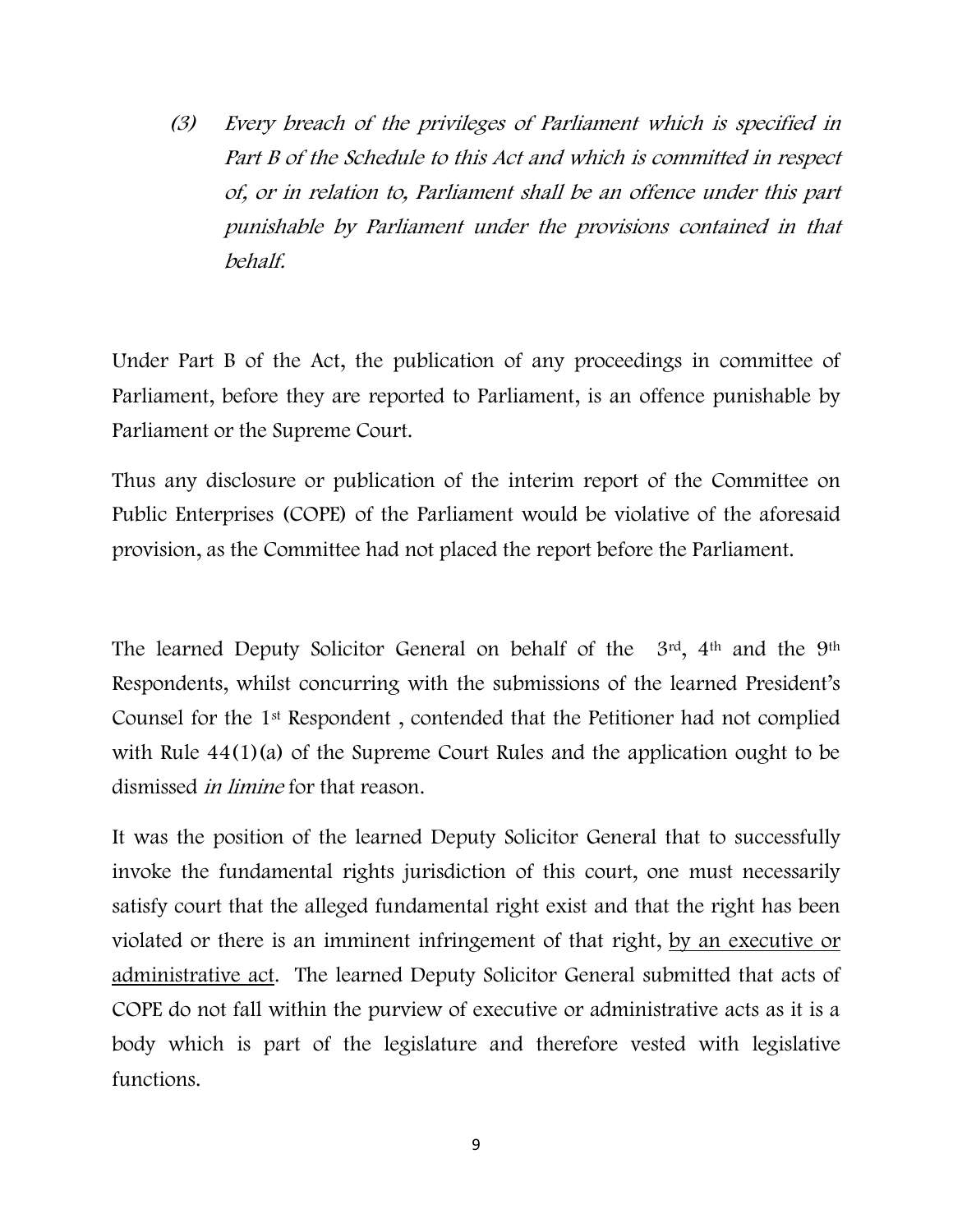Standing Order 126(1) (of the Parliament) lays down that:

"Committee on Public Enterprises: (1) There shall be a Committee to be designated the Committee on Public Enterprises consisting of twelve members nominated by the Committee of Selection" and in terms of Standing Order 126(3), a duty is caste on COPE to report to the Parliament.

As such, the acts of the COPE are legislative acts and functions performed by the COPE do not fall into the category of executive or administrative action.

In countering the above position, it was submitted by the learned counsel for the Petitioner that what the Petitioner had alleged is, that by suppressing the impugned information it is the Prime Minister as part of the executive who is responsible for the alleged violation under Article 14A.

As referred to earlier, Petitioner's position is that the COPE had not presented its interim report with regard to the issue of Treasury Bonds to the Parliament, and as such one cannot hold the 1st Respondent responsible for the non-release of the interim report of the COPE.

Thus I hold that the Petitioner had failed to satisfy this court that any breach of the fundamental rights of the petitioner had resulted due to executive or administrative action.